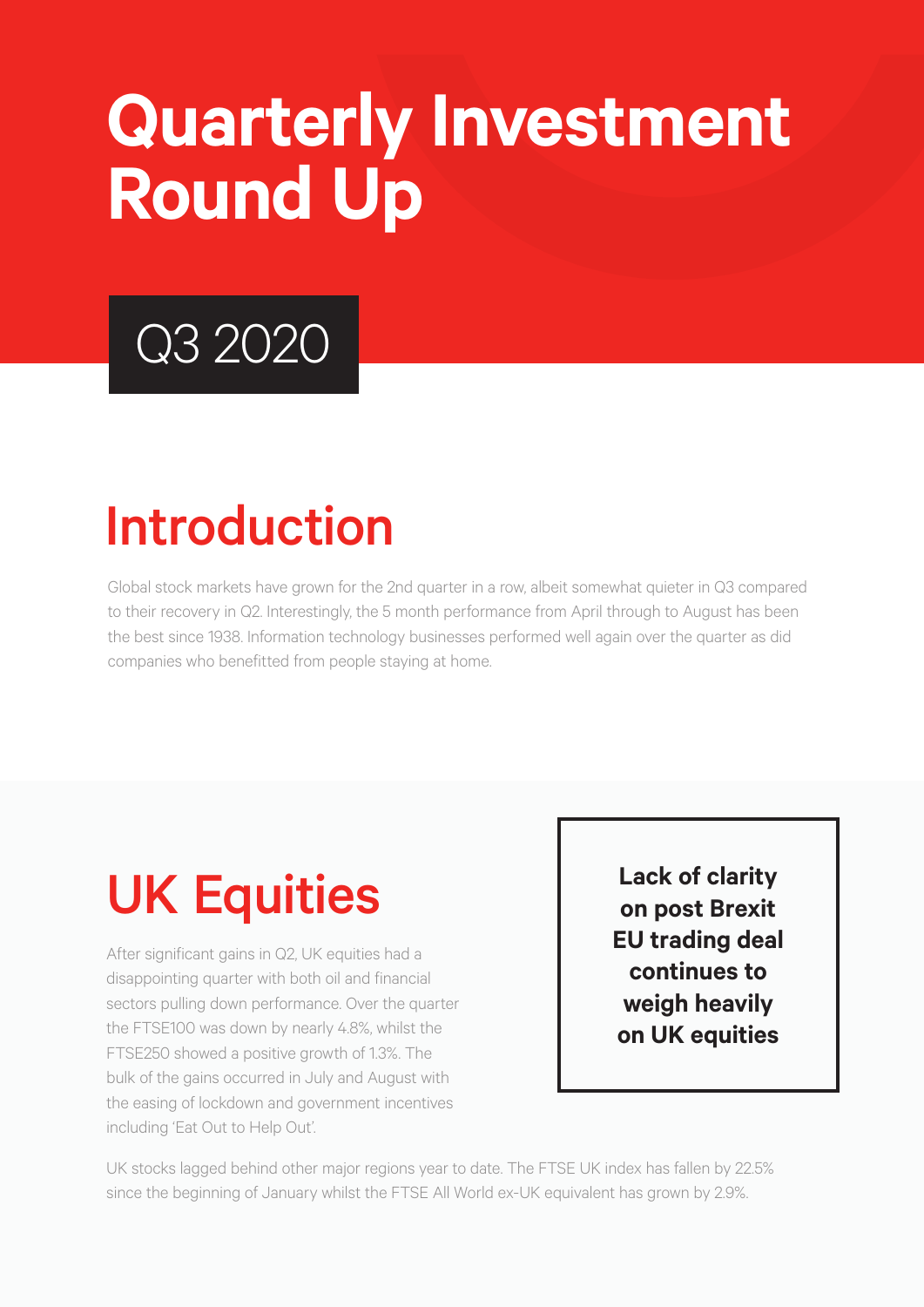#### US Equities

Large cap equities in the US have been some of the strongest performers. The S&P 500 (which is quite heavily technology based) is nearly back to levels prior to the crisis, albeit small caps continue to lag behind.

Overall, Q3 still saw 10 of the 11 market sectors return positive performances.

**Large US growth stocks are up over 24% year to date, whilst large value stocks are down by nearly 12%**

#### European Equities

**Inflation drifted into the negative September was lowest since 2015**

Eurozone equities were virtually flat this quarter and lagged behind other global sectors following Covid infections sharply rising – causing local restrictions to be put in place to help manage the increase.

The EU launched the European Recovery Plan in July whereby 750bn Euros will channelled in the form of grants and loans to those member states most affected by Covid.

### Fixed Income

Massive amounts of money have been injected into global economies and interest rates remain low, meaning cash and safe bonds are at historically low levels. When factoring inflation into these returns, the 'real return' from these types of investments is negative. This is likely to result in many investors moving into more riskier asset classes such as equities with the aim of obtaining returns which are outperforming inflation.